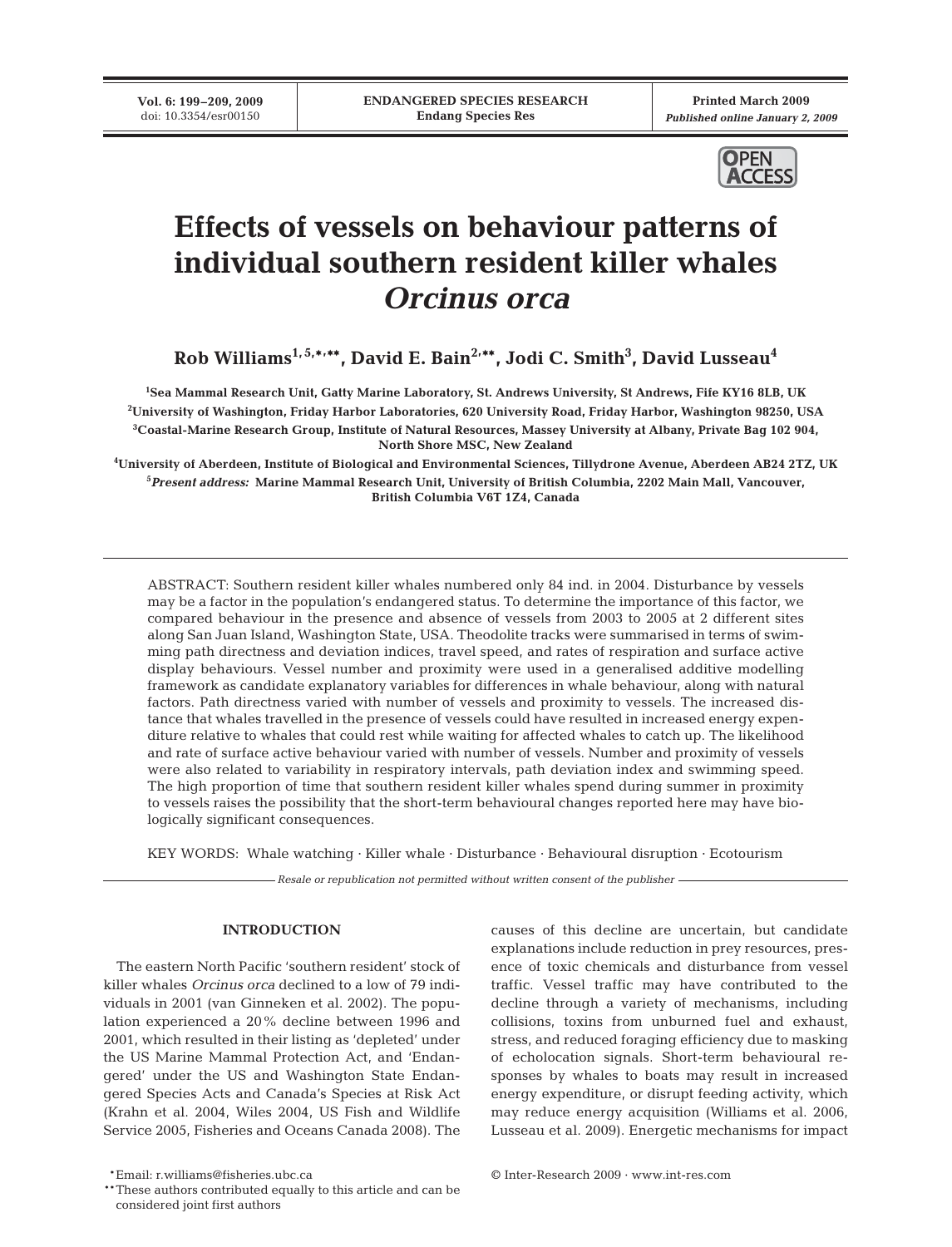are of particular concern because southern resident killer whales may be food-limited (Fisheries and Oceans Canada 2008).

Behavioural responses of cetaceans to vessel traffic vary within and between species, and include changes in respiration patterns, surface active behaviours, swimming velocity, vocal behaviour, activity state, inter-individual spacing, wake riding, approach and avoidance, and displacement from habitat. Studies on killer whales have shown that boats can elicit a number of short-term behavioural responses. Experiments conducted on the adjacent northern resident killer whale population showed that whales adopted less predictable paths in the presence of vessels than they were following before the boat arrived (Williams et al. 2002a,b). For southern resident killer whales, even subtle behavioural responses to boats have not been reported in the primary literature. This is a critical area of study because the San Juan and Gulf Island waters have high levels of vessel traffic and these whales are in the presence of vessels (including those not focused on whale watching) during much of the day. In terms of the candidate explanations for the decline, vessel traffic is a priority research topic because it is the factor that lends itself most readily to management and mitigation. This study addresses relationships between vessel activity and southern resident killer whale behaviour.

## **MATERIALS AND METHODS**

**Field methods.** From 28 July to 30 September 2003, 1 May to 31 August 2004, and 15 May to 31 July 2005, a land-based team of observers monitored behaviour of whales and activity of boats from 2 study sites (Fig. 1). The 'North Site' was located at 48° 30.561' N,

123° 8.494' W at an altitude of approximately 99 m above mean lower low water. The 'South Site' was located at Mt. Finlayson (48° 27.421' N, 122° 59.401' W), near the southeast tip of San Juan Island. The South Site was located at a height of 72 m and the view of the eastern portion of Juan de Fuca Strait was unobstructed. The theodolite height was determined using the method of Williams et al. (2002a,b). We chose the combination of these 2 sites so as maximize sample size. For the 3 study periods combined, data were obtained on 128 d over approximately 9 mo in the field.

**Theodolite tracking of focal individuals and boats.** Two land-based teams of observers were established between the 2 study sites to maximise sample size. The teams recorded boat and whale positions and activity using a Pentax ETH-10D theodolite interfaced to a personal computer running Theoprog (Williams et al. 2002a,b, Williams & Ashe 2007), a Bushnell 40× spotting scope, binoculars, and a mini-DV camera (DeNardo et al. 2001).

As whales entered the field of view from a study site, a focal individual was selected and indentified by comparing natural markings identified to a published photo-identification catalogue compiled by the Center for Whale Research (e.g. van Ginneken et al. 2002, with annual updates). Whales were tracked for at least 800 s because short observation sessions have been shown to yield biased estimates of respiration rate (Kriete 1995). After a tracking session was completed, a new focal individual was selected, when possible. Individuals were selected haphazardly, but were drawn as evenly as practicable from all pods, age, and sex classes. Observers chose individuals that would not be confused with other individuals nearby and that were sufficiently close to shore to be accurately identified (typically within 3 km). The theodolite was used to record position of the focal individual at the time of every surfacing. The spotting scope and computer operators, who had a wider field of view, watched for surfacings missed by the theodolite operator, to ensure an accurate record of respiration rate and surface active behaviour. While the focal whale appeared to be on a long dive, the theodolite operator recorded vessel positions. During periods of intense vessel activity, a second theodolite team tracked only vessels, so that the primary theodolite operator could focus solely on measuring whale behaviour (the top priority). While the theodolite operator recorded the position of boats, the spotting scope operator scanned for the whale; the probability of missing a surfacing was expected to be low overall, but did not vary with traffic level.



Fig. 1. Study area showing the North and South theodolite sites  $(\bullet)$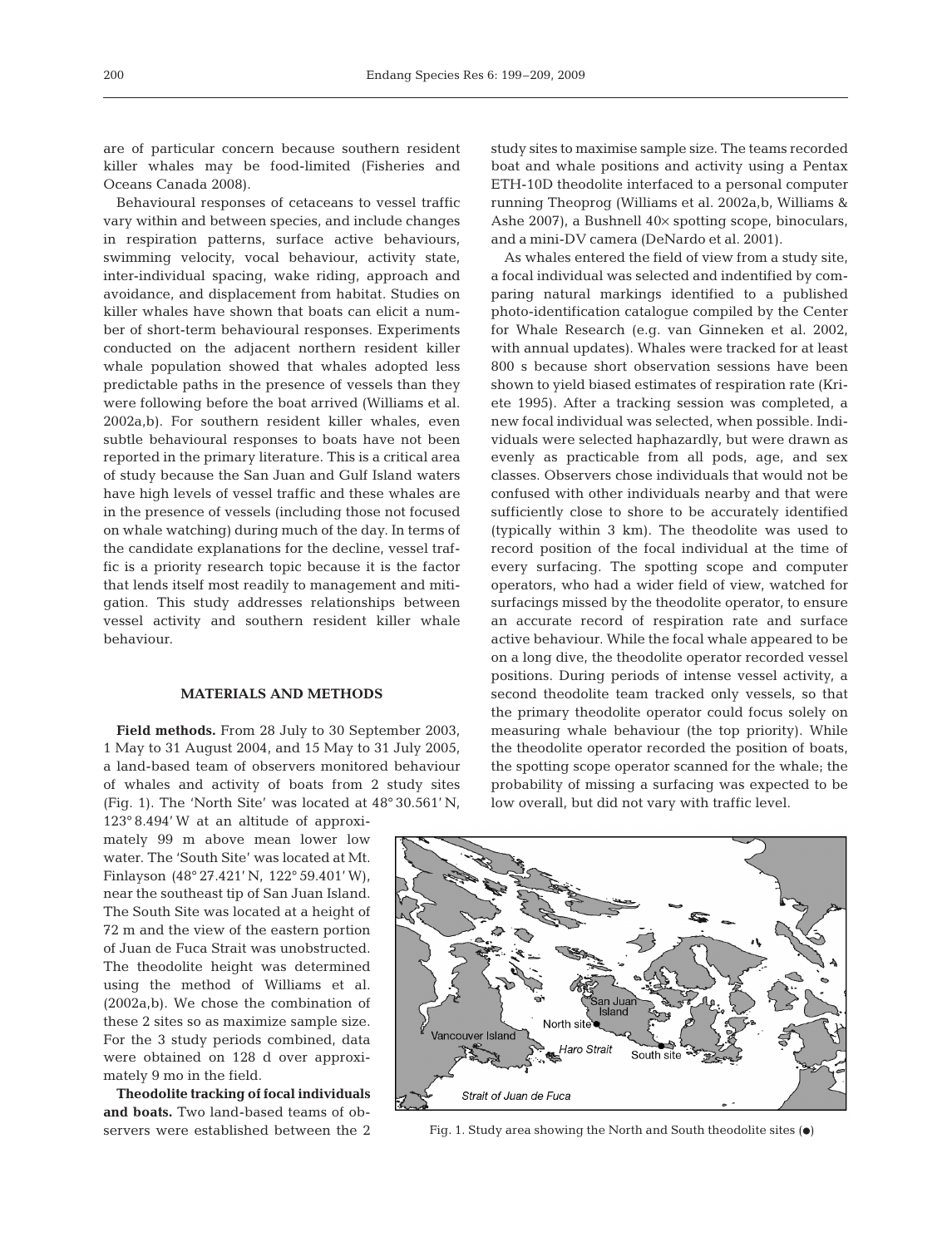In addition to recording positions of boats and whales, activity states, behavioural events (e.g. respirations and surface active behaviours such as breaches) and other notes about data entry errors or boat and whale activities were recorded (Williams et al. 2002a,b). Boat and whale data were summarised for each track so that each track was represented only once in the analyses.

**Statistical analysis.** Independent variables included those related to: Time (YEAR, MONTH); Location (SITE); Oceanographic Conditions (tide height, TIDE) and magnitude and direction of current (CURRENT); Focal Animal (AGE, SEX, POD); and Vessel Traffic (Point of Closest Approach [PoCA], Overall Boat Count within the field of view [BOATS]); number of boats within 100, 400 and 1000 m of the focal whale (SUM100, SUM400 and SUM1000, respectively). These variables are largely self-explanatory, but calculation of vessel-related candidate explanatory variables is described in greater detail in Williams et al. (2002a,b) and Williams & Ashe (2007). The terms YEAR and SUM100 entered the model as factors, because relatively few levels of the variables were observed. Other factors in the model included SITE, SEX and POD. All other terms entered the model as continuous covariates.

Dependent (i.e. whale response) variables were calculated using methods described previously (Williams et al. 2002a,b, Williams & Ashe 2007) and included: (1) Inter-breath interval or dive time, respiration analysis (RESP) — a mean time between breaths was calculated (in s) for each track. Only tracks lasting more than 800 s were included in the analysis to ensure the data reliably reflected the ongoing breathing pattern (Bain 1986, Kriete 1995); (2) Swimming speed (SPEED): The average swimming speed (reported in  $km h^{-1}$ ) of the whale was obtained by dividing the total surface distance travelled by the duration of the tracking session.

Two measures of path predictability were calculated: a directness index (DI) and a deviation index (DEV). DI estimates path tortuosity (or its inverse, linearity) on the scale of an entire tracking session, and is generated by dividing the distance between end points of a path (i.e. crow's flight distance) by the cumulative surface distance covered during all dives and multiplying by 100. DI is the ratio of the diameter of a path to its perimeter, and ranges from zero (a circular path) to 100 (a straight line). DEV estimates path tortuosity (or its inverse, smoothness) on the scale of adjacent surfacings. For each surfacing in a track, we calculated the angle between the path taken during a dive and the straight-line path predicted by the dive before it. DEV is the mean of the absolute value of these discrepancies in degrees (potentially ranging from 0 to 180), during the entire track.

Surface active behaviour (SAB) was modelled in 2 ways: the rate at which bouts occurred, and the probability that a bout would occur in a track. The rate of SAB was determined by recording each time that surface-active events such as spy-hopping, tail-slapping or breaching occurred, and presenting this as an average rate of events expected per hour. The occurrence of SAB (SAB.1.0) was determined by recording each time that surface-active events occurred and presenting this as a binary (yes-no) response variable.

**Analysis of theodolite data from focal individuals.** We modelled whale behaviour using generalised additive models (GAMs) in the multiple generalised crossvalidation package (mgcv) for program R (Wood 2001, 2006). The GAM framework was chosen because it allowed us to incorporate continuous and categorical explanatory variables, response variables from nonnormal distributions, and because some of the relationships between explanatory and response variables were expected to be non-linear (Williams & Ashe 2007). The mgcv package allows GAMs to be fitted in R using regression splines for the smooth terms of each explanatory variable, with each spline carrying a penalty for excessive flexibility (Wood 2001, 2006). All models were fitted using the cubic regression spline basis, which is recommended for cases where the ratio of variables to observations is large or where convergence problems are expected (Wood 2006). Flexibility was determined by the number of 'knots' (approximately one higher than the estimated degrees of freedom, edf) for each model term, between which the functional, or smoothed, relationship was modelled. The amount of flexibility given to any model term was determined by minimising the generalised cross-validation (GCV) score of the whole model (i.e. given the other terms in the model). The GCV score penalises models for being over-parameterised.

The default smoothing value used for splines was the default value set by package mgcv, 10 knots in each spline, corresponding to 9 df (Wood 2001), with an additional penalty (gamma  $= 1.4$ ) to prevent oversmoothing, which is recommended in cases with relatively few observations per variable (Wood 2006). The shape of the smooth terms in the GAM was solved as a likelihood maximisation problem using penalised iteratively reweighted least squares (Wood 2006). In the case of cubic regression splines, knots are placed evenly throughout the covariate values, with values connected between knots by sections of cubic polynomials.

Histograms of the response variables were used to determine the appropriate family distribution and link function. All response variables were bounded by zero (i.e. subject to the constraint that they could not be negative) and most showed evidence of skew. Given that some were derived variables so that their underly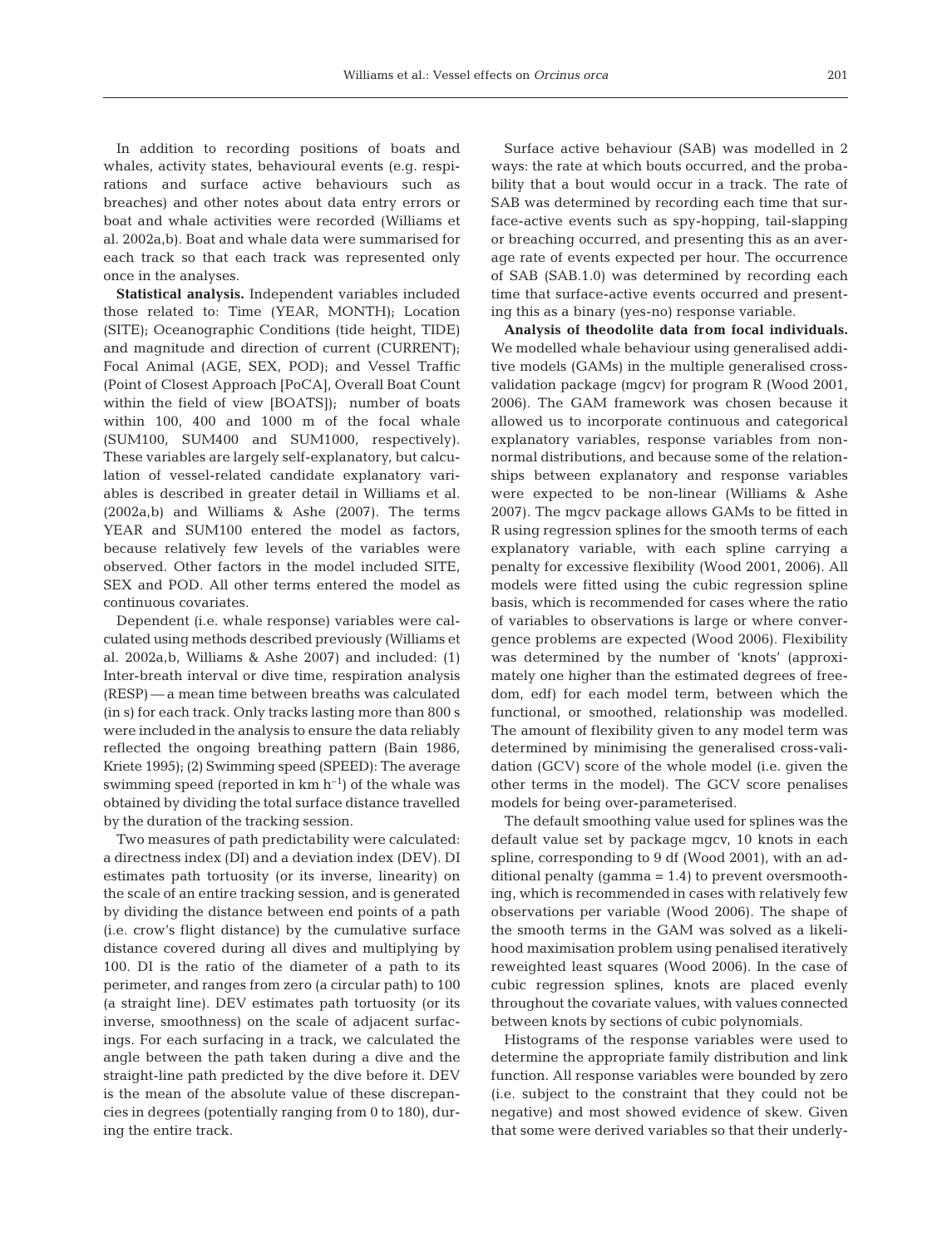ing distributions were unknown, the models were fitted using quasi frameworks which estimated the dispersion parameter in a maximum likelihood framework (in contrast to the degree of smoothing, which was estimated using penalised iterative least squares). The following summarises our model specification procedure adopted for each of the response variables, *Y*, during this study, using the framework proposed by Wood (2001):

(1) A fully saturated model was fitted to the data:  $Y \sim$  $YEAR + s(MONTH) + SITE + POD + s(AGE) + SEX +$  $s(TIDE) + s(CURRENT) + s(PoCA) + s(BOATS) +$  $SUM100 + s(SUM400) + s(SUM1000)$ , with the default degree of smoothing (10 knots, 9 df).

(2) Model fit was assessed using the summary.gam and plot.gam functions in mgcv, which showed coefficients, GCV score, explanatory power (deviance explained) and fit (residual plots).

(3) For each linear term, we examined the parameter coefficient (slope) to see whether it was near 0 and the significance term to see whether it was near 1. If so, the term was removed to see whether the GCV score decreased and the explanatory power of the model increased. If both criteria were fulfilled, the term was dropped from the model. If no improvement was detected by removing the term, then it remained in the model.

(4) For each smooth model term, the estimated number of df was examined to see if it was near 1. We examined the 95% CIs for that term to see whether they included 0 across the range of observations. If so, the term was dropped temporarily, to see whether the GCV score dropped and the explanatory power of the model increased.

(5) A term was dropped from the final model if it satisfied all 3 of the conditions in Step 4 (i.e. edf  $\approx$  1; 95% CIs include 0 across range of *x*; and dropping the term decreased the GCV score and increased the deviance explained). If the first criterion was met (edf  $\approx$  1), but not the other 2, then the smooth term was replaced by a linear term.

These guidelines for including or dropping terms are particularly well suited for cases in which multicollinearity in explanatory variables is suspected (Wood 2001). Correlations between explanatory variables require that the evaluation of whether to drop a model term (Step 5) be conducted one at a time, starting with the variable that has least support from the data for inclusion in the model (i.e. p nearest 1). We did explore the use of generalised additive mixed-effects models (GAMMs, Wood 2006) in which individual identity was treated as a random effect, but in all cases explanatory power (deviance explained) of any given model was approximately an order of magnitude lower than it was for its GAM counterpart. In other words, there was evidence

from the data that substantial within-individual variability existed and insufficient support from the data to justify including individual identity as a covariate.

Plots were produced for all selected models (see Figs. 2 to 7) using the plot.gam function in mgcv. The *x*-axis for each plot contains a rugplot, in which small ticks mark locations of observations. On the *y*-axis 0 corresponds to no effect of the covariate on the estimated response, values above 0 indicate positive correlation, while values below 0 indicate negative correlation. The *y*-axis is labelled *s*(covariate name, estimated df) indicating that the curve is smoothed. The dashed lines represent  $\pm 2$  SE, or roughly 95% CI.

### **RESULTS**

#### **Theodolite tracking of focal individuals**

We collected 42 tracks in 2003, 77 tracks in 2004, and 67 tracks in 2005 that were of sufficient quality and duration to use in the analysis (Table 1). Roughly 50% of the individuals in the population were sampled at least once during the 3 seasons. Whales were tracked for an average of 25.2 min over 2.6 km. Only 25 tracks met the criteria for no-boat observations (2 in 2003, 19 in 2004 and 4 in 2005, Table 1).

## **Results of GAM-based analyses of focal animal behaviour**

**RESP.** The model that fitted the respiration data best included 2 vessel traffic variables (SUM400 and BOATS) and 1 whale-related variable (AGE) (Table 2, Fig. 2). The model described the variation in mean respiratory interval reasonably well, in that it was able to account for 25.7% of the deviance. One traffic variable (SUM400) entered the model as a smooth term, while the other (BOATS) entered the model as a linear term.

As the number of boats increased, the inter-breath interval showed a significant tendency to decrease (Table 2). Note that coefficients for linear terms are on the scale of the units of the original variables, so it is not possible to compare the magnitude of the effect of boat number and proximity by comparing the magnitudes of coefficients in Table 2 (because the former is measured in counts, while the latter is measured in m).

Dive times tended to be shorter when few boats were present within 400 m of the focal whale, and increased as number of boats increased (Fig. 2). When >8 boats were present within 400 m, mean inter-breath interval declined, but this relationship became non-significant (i.e. CIs comfortably spanned 0) with large numbers of boats (8 to 14).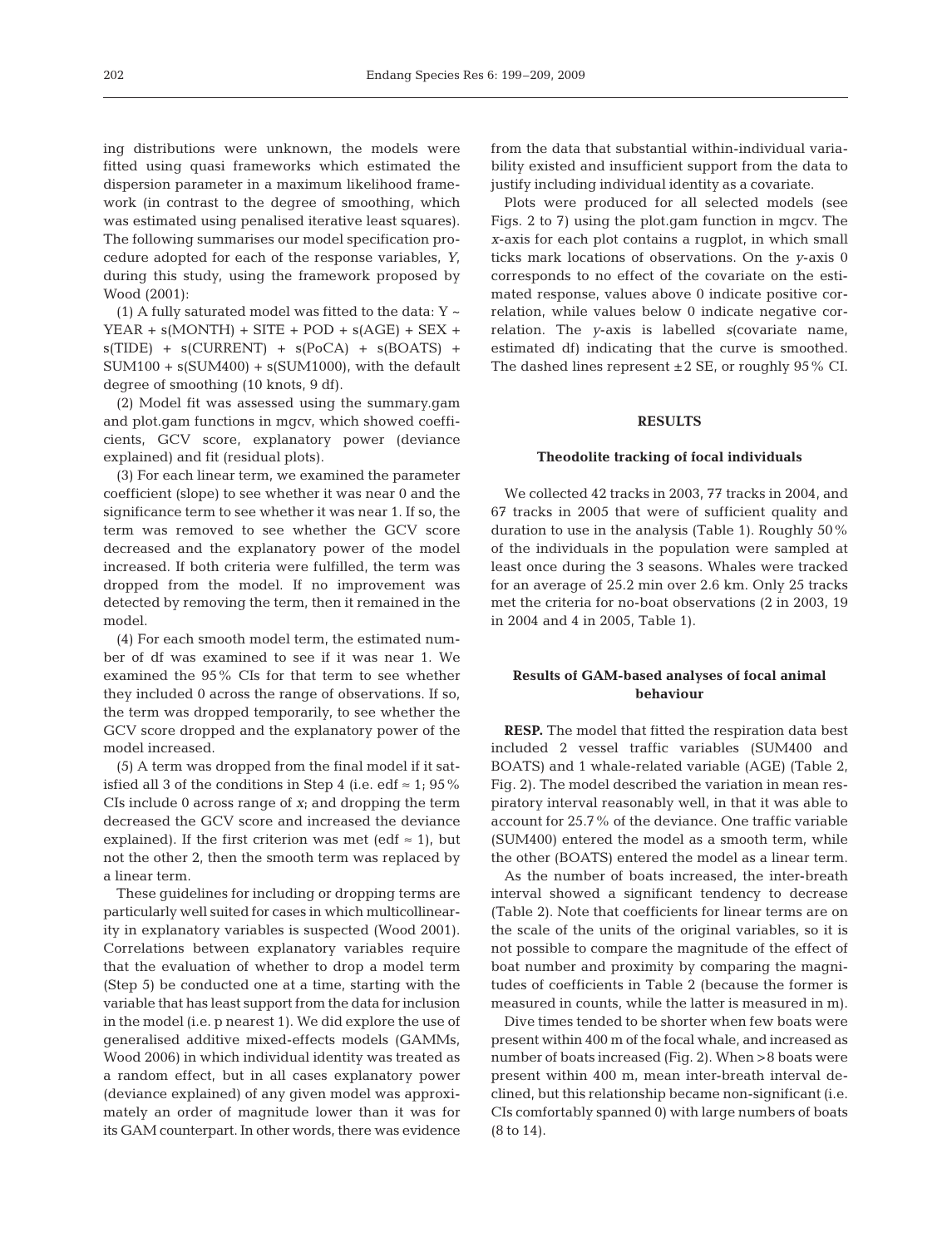| Parameter                                             | Sample size (no. of tracks) |                |                |                |  |  |  |  |  |  |  |
|-------------------------------------------------------|-----------------------------|----------------|----------------|----------------|--|--|--|--|--|--|--|
|                                                       | 2003                        | 2004           | 2005           | Total          |  |  |  |  |  |  |  |
| <b>Study site</b>                                     |                             |                |                |                |  |  |  |  |  |  |  |
| North                                                 | 28                          | 52             | 47             | 127            |  |  |  |  |  |  |  |
| South                                                 | 14                          | 25             | 20             | 59             |  |  |  |  |  |  |  |
| Month                                                 |                             |                |                |                |  |  |  |  |  |  |  |
| May                                                   | $\overline{0}$              | 33             | 14             | 47             |  |  |  |  |  |  |  |
| June                                                  | $\overline{0}$              | 13             | 27             | 40             |  |  |  |  |  |  |  |
| July                                                  | 4                           | 19             | 26             | 49             |  |  |  |  |  |  |  |
| August                                                | 16                          | 12             | 0              | 28             |  |  |  |  |  |  |  |
| September                                             | 22                          | $\Omega$       | $\Omega$       | 22             |  |  |  |  |  |  |  |
| <b>Track duration (min)</b>                           |                             |                |                |                |  |  |  |  |  |  |  |
| $13.3 - 20$                                           | 15                          | 27             | 16             | 58             |  |  |  |  |  |  |  |
| >20                                                   | 27                          | 50             | 51             | 128            |  |  |  |  |  |  |  |
| Sex of focal animal                                   |                             |                |                |                |  |  |  |  |  |  |  |
| Female                                                | 7                           | 39             | 16             | 62             |  |  |  |  |  |  |  |
| Male                                                  | 27                          | 38             | 41             | 106            |  |  |  |  |  |  |  |
| Unknown                                               | 8                           | $\Omega$       | 10             | 18             |  |  |  |  |  |  |  |
| Pod of focal animal                                   |                             |                |                |                |  |  |  |  |  |  |  |
| J                                                     | 8                           | 44             | 19             | 71             |  |  |  |  |  |  |  |
| K                                                     | 4                           | 9              | 11             | 24             |  |  |  |  |  |  |  |
| T.                                                    | 21                          | 24             | 26             | 71             |  |  |  |  |  |  |  |
| Unknown                                               | 9                           | $\overline{0}$ | 11             | 20             |  |  |  |  |  |  |  |
| Traffic (no. of unique boats in theodolite track)     |                             |                |                |                |  |  |  |  |  |  |  |
| 0                                                     | 2                           | 19             | 4              | 25             |  |  |  |  |  |  |  |
| $\mathbf{1}$                                          | $\overline{2}$              | $\overline{2}$ | 10             | 14             |  |  |  |  |  |  |  |
| $\overline{2}$                                        | $\overline{0}$              | 4              | 2              | 6              |  |  |  |  |  |  |  |
| 3                                                     | 3                           | 6              | 3              | 12             |  |  |  |  |  |  |  |
| 4                                                     | 1                           | 6              | $\overline{2}$ | 9              |  |  |  |  |  |  |  |
| 5                                                     | 6                           | $\overline{2}$ | $\overline{2}$ | 10             |  |  |  |  |  |  |  |
| $6 - 10$                                              | 17                          | 15             | 13             | 45             |  |  |  |  |  |  |  |
| $11 - 15$                                             | 6                           | 11             | 16             | 33             |  |  |  |  |  |  |  |
| $16 - 20$                                             | $\mathbf{1}$                | 3              | $\overline{4}$ | 8              |  |  |  |  |  |  |  |
| $21 - 25$                                             | $\overline{2}$              | 2              | 9              | 13             |  |  |  |  |  |  |  |
| $26 - 30$                                             | $\overline{2}$              | 3              | 1              | 6              |  |  |  |  |  |  |  |
| $31 - 35$                                             | $\overline{0}$              | 1              | $\theta$       | $\mathbf{1}$   |  |  |  |  |  |  |  |
| $36 - 40$                                             | $\theta$                    | 1              | 1              | $\overline{2}$ |  |  |  |  |  |  |  |
| $41 - 45$                                             | $\theta$                    | $\overline{2}$ | $\theta$       | $\overline{2}$ |  |  |  |  |  |  |  |
| Minimum no. of focal individuals sampled <sup>a</sup> |                             |                |                |                |  |  |  |  |  |  |  |
|                                                       | 13                          | 34             | 24             | 45             |  |  |  |  |  |  |  |
| <b>Total</b>                                          | 42                          | 77             | 67             | 186            |  |  |  |  |  |  |  |
| <sup>a</sup> ignoring unknowns                        |                             |                |                |                |  |  |  |  |  |  |  |

Table 1. *Orcinus orca.* Sample size of theodolite tracks

**SPEED.** The selected model included only the maximum number of boats within 400 m of the focal animal (Table 2, Fig. 3). The model was able to account for only 7.3% of the deviance. The non-linear relationship between swimming speed and MAX400 was fairly flat until the number of boats within 400 m reached approximately 8, at which point swimming speed increased (Fig. 3).

**DI.** The model that fitted the path DI data best included 2 vessel-related variables (PoCA and BOATS), as well as AGE (Table 2, Fig. 4). The model demonstrated weak power to describe variation in DI, amounting to only 5.8% of the deviance explained. The variables BOATS and PoCA entered the model as



Fig. 2. Relationships between smoothed component (solid line) of the explanatory variables (*x*-axis) used in the fitted generalised additive model and the response variable, meantime between breaths (RESP). The *x*-axis for each plot contains a rugplot, in which small ticks mark locations of observations. On the *y*-axis, 0 corresponds to no effect of the covariate on the estimated response, values >0 indicate positive correlation, while values <0 indicate negative correlation. The *y*-axis is labelled *s*(covariate name, estimated df) indicating that the curve is smoothed. SUM400: number of boats within 400 m of the focal whale. Dashed lines: ±2 SE, or roughly 95% CI

linear terms with positive slope. Fig. 4 shows the nonlinear relationship between AGE and DI. While the CIs span 0 across the range of AGE, model fit was improved by retaining this term.

**DEV.** The model that fitted the path DEV data best included 1 boat-related variable (BOATS), 1 whalerelated variable (AGE), and 1 environmental variable (TIDE). Model fit was improved by dropping the intercept term. The model demonstrated weak power to describe variation in DEV, amounting to only 6.6% of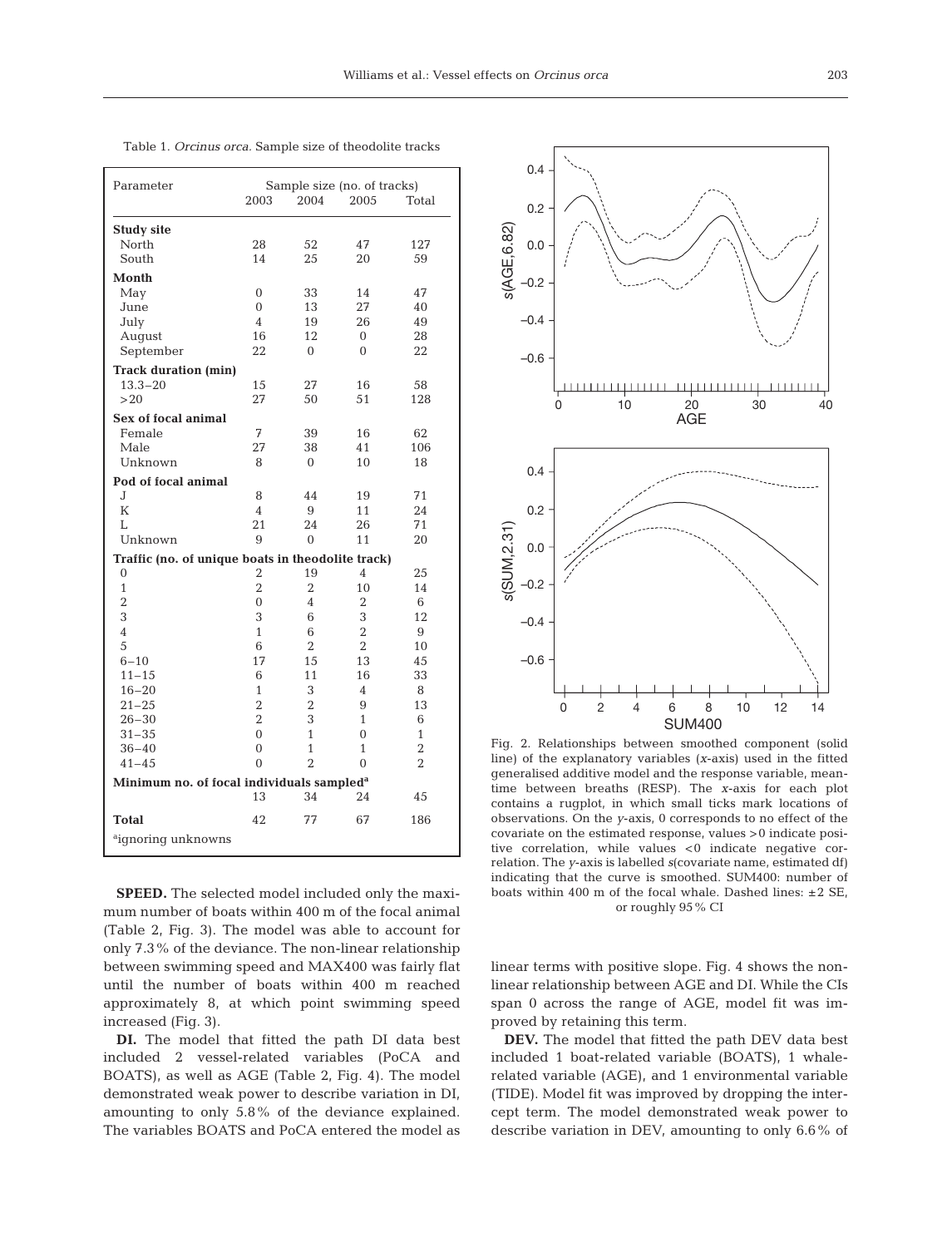| Table 2. Orcinus orca. Summary of selected models describing whale behaviour as linear and smooth functions of covariates.                  |
|---------------------------------------------------------------------------------------------------------------------------------------------|
| Model terms are described in 'Materials and methods.' Each row represents a candidate explanatory variable, and each                        |
| column represents a response variable. The value in each cell represents the slope of linear terms (numbers) or the degree                  |
| of smoothing (slestimated degrees of freedom)) for smooth terms that were included in the model. Note that coefficients for lin-            |
| ear terms are on the scale of the units of the original variables. Significance of each model term: ***p = $0-0.001$ ; **p = $0.001-0.01$ ; |
| $p = 0.01-0.05$ ; p = 0.05-0.1; no symbol, p > 0.1; (-) term dropped from the model; N; sample size for the model                           |

|                        | <b>RESP</b>   | <b>SPEED</b> | DI          | <b>DEV</b>  | <b>SAB</b>   | SAB.1.0       |
|------------------------|---------------|--------------|-------------|-------------|--------------|---------------|
| Intercept              | $4.04$ ***    | $1.85$ ***   | $-0.38$ *** |             |              |               |
| <b>YEAR</b>            |               |              |             |             |              |               |
| <b>SITE</b>            |               |              |             |             |              |               |
| <b>MONTH</b>           |               |              |             |             | $0.181$ ***  |               |
| POD                    |               |              |             |             |              |               |
| <b>SEX</b>             |               |              |             |             |              |               |
| AGE                    | $s(6.82)$ *** |              | s(1.72)     | $s(1.96)$ * | $-0.027$ *   |               |
| <b>TIDE</b>            |               |              |             | $-0.001$ *  | $s(3.41)$ ** |               |
| <b>CURRENT</b>         |               |              |             |             |              | s(7.64)       |
| <b>SUM100</b>          |               |              |             |             |              |               |
| <b>SUM400</b>          | $s(2.31)$ *** | $s(4.75)$ *  |             |             | s(2.66)      | s(2.69)       |
| <b>SUM1000</b>         |               |              |             |             |              |               |
| PoCA                   |               |              | $3.6e-5$ *  |             |              | $-0.003$ *    |
| <b>BOATS</b>           | $-0.0132$ **  |              | $0.0068$ *  | $-0.01$ *   |              | $-0.065$ **   |
| Family                 | Quasi         | Quasi        | Quasi       | Quasi       | Quasipoisson | Quasibinomial |
| Link function          | Log           | Log          | Log         | Log         | Log          | Logit         |
| Deviance explained (%) | 25.7          | 7.30         | 5.80        | 6.60        | 20.20        | 14.30         |
| N                      | 153           | 153          | 185         | 186         | 153          | 153           |
|                        |               |              |             |             |              |               |

the deviance explained. BOATS entered the model as a linear term with negative slope, indicating that whales exhibited relatively smooth paths when few boats were observed close to the whale and more erratic paths when many boats were present (Table 2). The effect of TIDE on path deviation suggests that there may be something of ecological importance (perhaps foraging activity) reflected in these data and warrants further attention.



Fig. 3. Relationship between smoothed component (solid line) of the explanatory variable (*x*-axis) used in the fitted generalised additive model and the response variable, swimming speed (SPEED). SUM400: number of boats within 400 m of the focal whale. Dashed lines:  $\pm 2$  SE (roughly 95% CI). For further information see Fig. 2

The smooth term relating DEV to AGE in the selected model is shown in Fig. 5. The spline shows weak evidence that swimming paths showed a nonlinear relationship with AGE; however the CIs span 0 across a wide range of AGE. The term was retained because dropping it increased the GCV score and reduced the model's explanatory power.

**Rate of SAB.** The results for SAB are shown in Table 2 and Fig. 6. The model that best fitted the SAB



Fig. 4. Relationships between smoothed component (solid line) of the explanatory variable (*x*-axis) used in the fitted generalised additive model and the response variable, path directness index (DI). AGE: age of the focal whale. Dashed lines: ±2 SE (roughly 95% CI). For further information see Fig. 2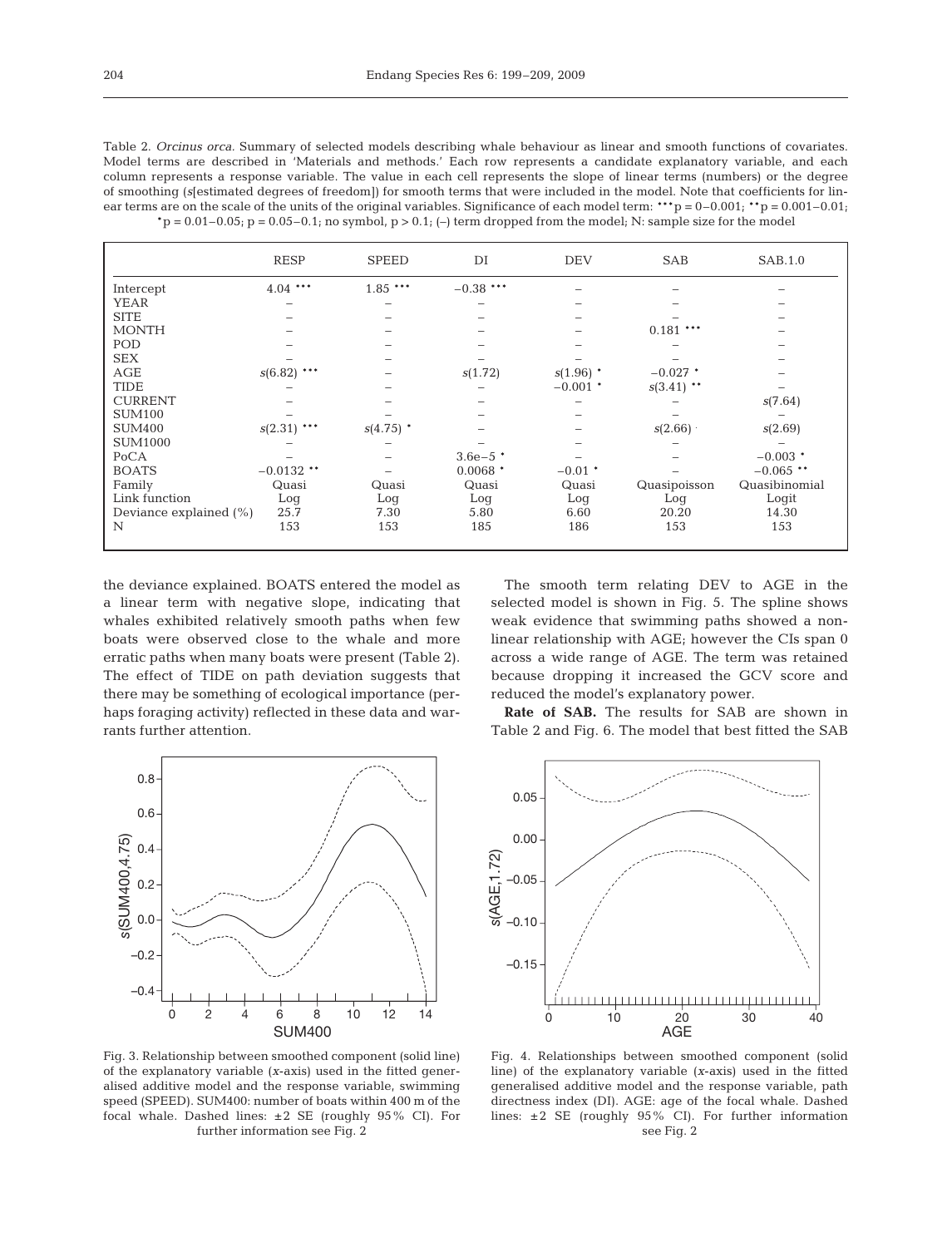

Fig. 5. Relationship between smoothed component (solid line) of the explanatory variable (*x*-axis) used in the fitted generalised additive model and the response variable, path deviation index (DEV). AGE: age of the focal whale. Dashed lines: ±2 SE (roughly 95% CI). For further information see Fig. 2

data included only 1 vessel traffic variable (SUM400), but also TIDE, MONTH and AGE (Table 2, Fig. 6). Model fit was improved by dropping the intercept term. The model demonstrated modest power to describe variation in rates of SAB, amounting to 20.2% of the deviance explained. Analysis suggests that rates of SAB declined with AGE, but increased as the season progressed (MONTH). The effect of boats (SUM400, Fig. 6) was non-linear; SAB was highest when boats were absent, low when intermediate numbers of boats approached the whale within 400 m (SUM400), and higher again with large numbers of boats. Note, however, that the CIs spanned 0 across much of the range (Fig. 6). The non-linear effect of TIDE on rate of SAB suggests that there may be something of ecological importance (perhaps foraging activity) reflected in these data (with very high rates of SAB observed at the highest tides) and warrants further attention.

**SAB.1.0.** The results for SAB.1.0 are shown in Table 2 and Fig. 6. Model fit was improved by dropping the intercept term. The model demonstrated modest power to describe variation in the probability that a bout of SAB would or would not occur, amounting to 14.3% of the deviance explained. The analysis of SAB.1.0 suggests surface active events were most likely to occur when the number of boats within 400 m of the whale was small (SUM400; Fig. 7), although the CIs spanned 0 across much of the range. The probability of bouts of SAB occurring was negatively related to both PoCA and BOATS, indicating that surface active events were less likely to occur as boat number increased, but more likely to occur as boats got closer to the whale.

The non-linear effect of CURRENT on the SAB.1.0 suggests that there may be something of ecological importance (perhaps foraging activity) reflected in these data (with very high probability of SAB occurring observed at the strongest ebb current) and warrants further attention.

Age was not a factor in SAB.1.0, perhaps suggesting that the probability of engaging in SAB is equal for all age classes, but that younger animals tend to be more active once they get started. Similarly, pods may be equal in their probability of initiating a bout of SAB, but differ in the number of events performed once a bout is initiated.



Fig. 6. Relationships between smoothed components (solid line) of the explanatory variables (*x*-axis) used in the fitted generalised additive model and the response variable, rate of surface active behaviour (SAB). SUM400: number of boats within 400 m of the focal whale. TIDE: tide height. Dashed lines: ±2 SE (roughly 95% CI). For further information see Fig. 2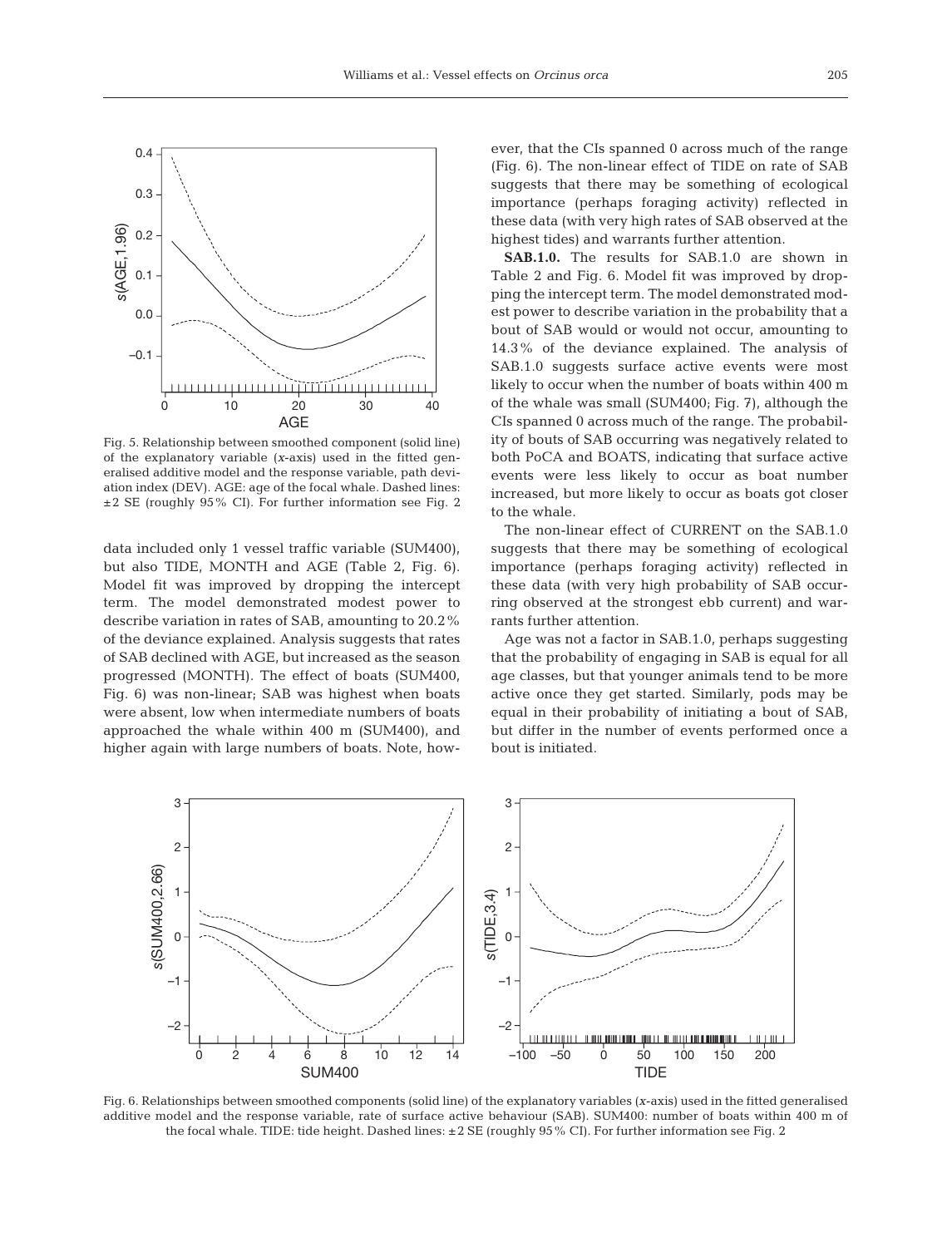

Fig. 7. Relationships between smoothed components (solid line) of the explanatory variables (*x*-axis) used in the fitted generalised additive model and the response variable, probability of a bout of surface active event occurring (SAB.1.0). SUM400: number of boats within 400 m of the focal whale. CURRENT: direction of current. Dashed lines: ±2 SE (roughly 95% CI). For further information see Fig. 2

## **DISCUSSION**

Despite a model specification approach that penalised over-parameterisation, all 6 models fitted the killer whale behaviour data better with boat variables included than when boat variables were excluded. The models lend support to the conclusion that boats exerted a small but significant effect on behaviour of southern resident killer whales in 2003 to 2005, and that the relationships were complex and often non-linear.

Williams et al. (2002b) and Williams & Ashe (2007) suggested that vessel number and vessel proximity were different dimensions of vessel traffic, and that a killer whale's response to changes in vessel number is likely to occur independently of its response to changes in proximity, and vice versa. As such, an increase in proximity need not have the same effect as an increase in number. This study supports that suggestion. In all 6 cases, SUM100 and SUM1000 were dropped from the models, while SUM400 was retained in 4 of 6 cases. Similarly, PoCA was retained in only 2 of 6 models, but in both cases in which the term was retained, it offered little explanatory power (Table 2).

We also observed several non-linear effects of boat traffic on whale behaviour. Qualitatively, it appeared there was a baseline distribution of behaviour when boats were absent, a trend with intermediate numbers of boats (from 1 to about 3 vessels), and the opposite trend when the number of vessels was large (>10).

The complexities described above may account for inconsistencies among studies, many of which simply compared a vessel-present to a vessel-absent condition. Williams & Ashe (2007) demonstrated experimentally that the response of northern residents to approach by few (1 to 3) boats was opposite to that of many (4 to 17) boats, and that the average of these opposing responses would be statistically indistinguishable from no response. In southern residents, our results suggest that the number of boats within 400 m of the focal whale helped explain much of the variability in whale behaviour (SUM400 appeared in 4 of our 6 models), but current guidelines for this population focus more on proximity than crowding (although proximity appeared in only 2 of our 6 models).

The relationships between path directness and vessel traffic have appeared consistently in studies such as the present one (Williams et al. 2002a,b, Williams & Ashe 2007). These patterns are consistent with whales making concerted efforts to evade boats: swimming paths became less direct as boats approached close to the whales, but more direct as number of boats increased (Table 2). Our analyses confirmed that both vessel number and proximity were significant factors, even after taking natural factors into account. Altering swimming paths may lead to an increase in energy expenditure if the decreased DI results in an overall increase in time spent travelling over time spent resting (Williams et al. 2006).

The path DEV decreased as the number of boats increased (Table 2). This is consistent with previous multiple-vessel experiments that demonstrated that avoidance responses which are effective with few boats may not be effective with many boats (Williams & Ashe 2007). The DEV would be expected to be relatively high during socialising and foraging, and TIDE was a natural factor correlated with DEV. Felleman et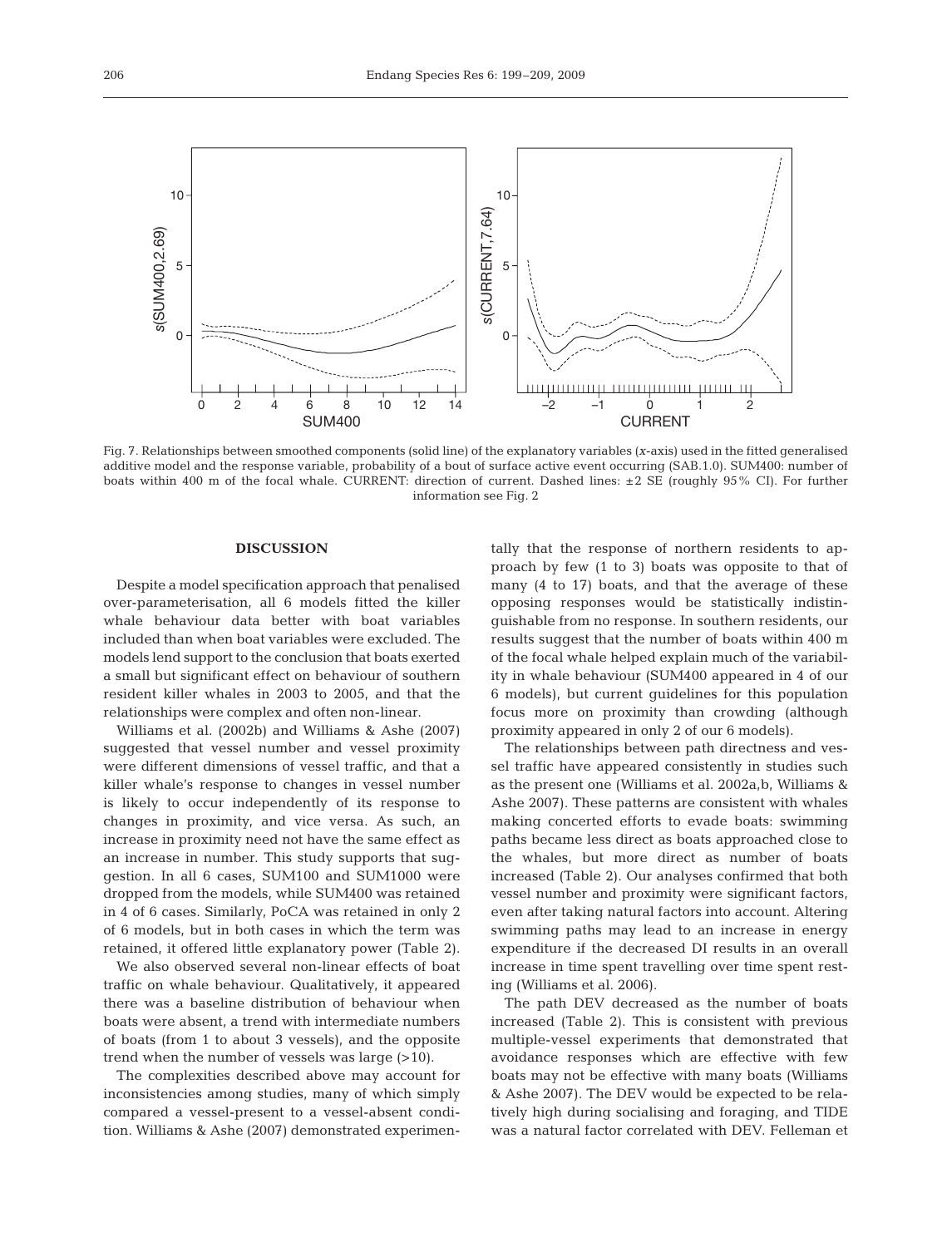al. (1991) suggested that foraging strategies of whales should take into account current-related movements of their salmonid prey. This relationship merits additional investigation.

Reported changes in breathing patterns as a function of boats have been inconsistent. The GAM analysis suggests that inter-breath interval increases with increasing vessel number when the number of vessels is small (from 1 to about 6 vessels), but decreases when the number of vessels is large (up to 12 vessels). This U-shaped response pattern may account for the inconsistent results reported in various studies. There may be alternative tactics employed that vary depending on vessel number and proximity (Williams & Ashe 2007). Vessel proximity did not enter directly as a factor, although boat counts at different distances entered separately, suggesting that proximity has some relevance. It is possible that this index is more sensitive to distances throughout the track relative to brief close approaches than other indices are, or that respiration rate (as a physiological variable) may be more strongly related to swimming speed and activity level than boat traffic. Additional data will be needed to confirm whether the result reported here is robust in a wider range of conditions.

Changes in SAB have been significant in many studies, although the direction of the change varies from one study to another. Our results suggest the inconsistency may be due to differences in methodology. For example, our work and that of Williams et al. (2002b) suggest that SAB is maximised when 1 or a small number of boats approach closely, but SAB may be inhibited by other configurations of vessels. Data collected when boats are primarily in an inhibitory configuration may find that vessels reduce rates of SAB. Alternatively, studies that pool all configurations may find no effect (Williams & Ashe 2007).

The analysis is further complicated by the relationship between track duration and measured values. Analysis of rates may need to be limited to longer tracks than some of those used here. Longer tracks would also be helpful for one-zero sampling, as that would allow the subdivision of tracks into multiple short segments. The tendency of SAB to occur in bouts, along with the fact that SAB is a somewhat artificial class composed of behaviour patterns (breaching, spyhopping, tail-slapping, etc.) with a wide-range of functions, make it difficult to address these behaviour patterns with statistical rigour. Nonetheless, the increased probability of SAB occurring in the presence of vessels appears robust, as the effect is large and present in numerous datasets.

One could speculate that threat displays consisting of SABs such as breaches, slaps, and fluke lifts (Tavolga 1966, Norris et al. 1994, Lusseau 2006a,b) increased when vessels were close but not close enough to trigger an escape response. At greater distances, SAB could be reduced to avoid attracting the attention of vessel operators. Baseline rates would reflect the use of SAB for purposes independent of vessels such as communication, foraging, and non-communicative behaviour. Some SABs, such as breaching, require increased energy expenditure, so this variable should be considered when calculating cumulative effects.

The trend in swimming speed with respect to vessel traffic has been inconsistent across studies (e.g. contrast Kruse 1991 with Williams et al. 2002b). The GAM analysis suggested that the number of boats within 400 m could be important. Given the potential for changes in swimming speed to carry energetic costs to whales, as well as reflecting their physical condition, the factors influencing swimming speed deserve more careful assessment.

Felleman et al. (1991) found that resident killer whales were approximately equally likely to be oriented with, against or non-oriented with respect to tidal currents. However, killer whales were found to change their direction of travel most often near slack tide; they were 7 times more likely to change direction within an hour of slack tide than one would expect from chance (Felleman et al. 1991). Although TIDE and CURRENT were dropped from our models of RESP, SPEED and DI, these oceanographic variables were included in models describing variability in DEV and SAB. One interpretation of this finding is that SABs vary inconsistently with boat traffic, but play an important role in foraging ecology of resident killer whales.

The results reported here exhibit similarities and differences with other species. Variation in behavioural responses with boat proximity appears to be relatively common (Nowacek et al. 2001). Increases in travel and SAB are also commonly found. In contrast, measures of swimming speed have varied among species and among studies within species, with some studies reporting increases (*Orcinus orca*: Kruse 1991; *Tursiops truncatus*: Nowacek et al. 2001), some reporting no change (*O. orca*: present study; *Globicephala macrorhynchus*, *Stenella coeruleoalba*, *Steno bredanensis*: Ritter 2003), and some reporting both increases and decreases depending on vessel speed (*Stenella frontalis*, *T. truncatus*: Ritter 2003). Some species show increased dive times as reported here (e.g. *Eschrichtius* sp.: Sumich 1983), while other species shorten dives in the presence of boats. Some species are displaced from regions by vessels (e.g. *Tursiops* spp.: Allen & Read 2000, Bejder et al. 2006), in contrast to resident killer whales, which continued to use the same range in the presence of vessels.

The present study found evidence of small but statistically significant changes in behaviour in the pres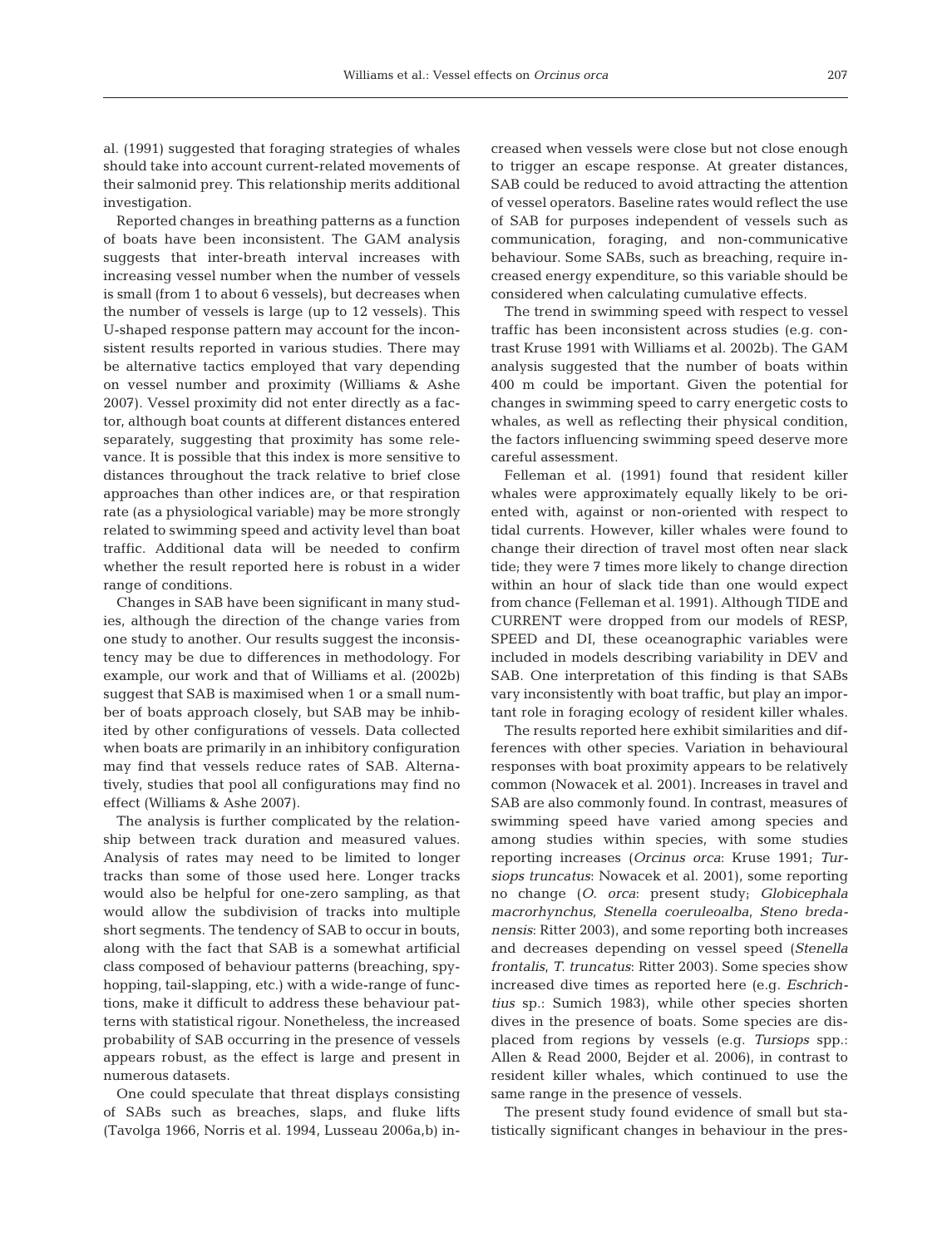ence of vessels. At first glance, these findings raise philosophical questions about the use of advanced statistics in detecting disturbance. If the detection of vessel effects requires such delicate methodology, are these effects really worth mitigating against? In practice, scientists and managers would be more comfortable if management decisions were based on the results of experiments conducted on northern residents. However, this system is now so heavily saturated by boats (Table 1) that experiments are all but impossible, and relatively sophisticated modelling frameworks were required to cope with confounding effects and estimate partial contribution of boat traffic to describing whale behaviour. The fact that models fitted the data better with boat variables than without, despite penalties for over-parameterisation, indicates that such anthropogenic impacts are real. It remains a management decision to evaluate whether effect sizes are large enough to warrant regulations for vessel operation near killer whales. Given the small population size, the endangered status of the population, and the suggestion that boat traffic can disrupt feeding activities of resident killer whales (Williams et al. 2006, Lusseau et al. 2009), it seems reasonable to us to err on the side of caution when managing boat traffic around southern resident killer whales. Given suggestions that this population may be food-limited (Fisheries and Oceans Canada 2008), minimising boat traffic around whales may also improve foraging efficiency by reducing masking effects of boat noise on echolocation (Bain & Dahlheim 1994). Clearly, managing boat traffic around whales does not address prey limitation or toxic contamination, but unlike these potentially larger problems, boat traffic is a demonstrated threat that lends itself to immediate mitigation.

*Acknowledgments.* We thank B. Gleason of San Juan Island National Historic Park for permission to use the South Site (Permits SAJH-2004-SCI-0003 and SAJH-2005-SCI-0003), and the Reiss family for permission to use the North Site. We thank E. Ashe, A. Coleman, B. Cuddihy, A. Foote, M. Foss, J. Hogan, A. Miller, F. Robertson, D. Ross, and R. Taylor for assistance with data collection, and S. Heaslip for assistance with analysis. The Whale Museum's Soundwatch Program, Marine Mammal Monitoring Program (M3) and The Whale Watch Operators Association Northwest assisted with increasing the quantity of no-boat data at our North Site. We give special thanks to D. Noren for her help with the design of this project and review of previous versions of the manuscript. We thank J. Matthiopolous and 3 anonymous reviewers for comments on a previous draft. The data used in this report were funded under National Marine Fisheries Service Contracts No. AB133F03SE0959, AB133F04CN0040 and AB133F05SE3965. The views expressed in this manuscript are those of the authors, and not necessarily those of the funding agency.

## LITERATURE CITED

- ► Allen MC, Read AJ (2000) Habitat selection of foraging bottlenose dolphins in relation to boat density near Clearwater, Florida. Mar Mamm Sci 16:815–824
	- Bain DE (1986) Acoustic behavior of *Orcinus*: sequences, periodicity, behavioral correlates and an automated technique for call classification. In: Kirkevold BC, Lockard JS (eds) Behavioral biology of killer whales. Alan R. Liss, New York, p 335–371
	- Bain DE, Dahlheim ME (1994) Effects of masking noise on detection thresholds of killer whales. In: Loughlin TR (ed) Marine mammals and the *Exxon Valdez.* Academic Press, San Diego, CA, p 243–256
- Bejder L, Samuels A, Whitehead H, Gales N and others (2006) Decline in relative abundance of bottlenose dolphins exposed to long-term disturbance. Conserv Biol 20:1791–1798 ➤
- ► DeNardo C, Dougherty M, Hastie GD, Leaper R, Wilson B, Thompson PM (2001) A new technique for investigating variability in spatial relationships within groups of free ranging cetaceans. J Appl Ecol 38:888–895
	- Felleman FL, Heimlich-Boran JR, Osborne RW (1991) Feeding ecology of the killer whale (*Orcinus orca*). In: Pryor KW, Norris KS (eds) Dolphin societies: discoveries and puzzles. University of California Press, Berkeley, CA, p 113–147
	- Fisheries and Oceans Canada (2008) Recovery strategy for the northern and southern resident killer whales (*Orcinus orca*) in Canada. Species at Risk Act Recovery Strategy Series, Fisheries and Oceans Canada, Ottawa
	- Krahn MM, Ford MJ, Perrin WF, Wade PR and others (2004) 2004 Status review of southern resident killer whales *(Orcinus orca)* under the Endangered Species Act. US Dept Commer, NOAA Tech Memo NMFSNWFSC-62
	- Kriete B (1995) Bioenergetics in the killer whale, *Orcinus orca*. PhD thesis, University of British Columbia, Vancouver
	- Kruse S (1991) The interactions between killer whales and boats in Johnstone Strait, B.C. In: Pryor, K, Norris, KS (eds) Dolphin societies: discoveries and puzzles, University of California Press, Berkeley, CA p 149–159
- ► Lusseau D (2006a) Why do dolphins jump? Interpreting the behavioral repertoire of bottlenose dolphins in Doubtful Sound, New Zealand. Behav Process 73:257–265
- ► Lusseau D (2006b) The short-term behavioral reactions of bottlenose dolphins to interactions with boats in Doubtful Sound, New Zealand. Mar Mamm Sci 22:802–818
- ► Lusseau D, Bain DE, Williams R, Smith JC (2009) Vessel trafffic disrupts the foraging behavior of southern resident killer whales *Orcinus orca*. Endang Species Res. 6:211–221
	- Norris KS, Würsig B, Wells RS (1994) Social behavior. In: Norris KS, Würsig B, Wells RS, Würsig M (eds) The Hawaiian spinner dolphin. University of California Press, Berkeley, CA, p 103–121
- ► Nowacek SM, Wells RS, Solow AR (2001) Short-term effects of boat traffic on bottlenose dolphins, *Tursiops truncatus*, in Sarasota Bay, Florida. Mar Mamm Sci 17:673–688
	- Ritter F (2003) Interactions of cetaceans with whale watching boats — implications for the management of whale watching tourism. M.E.E.R. e.V., Berlin
	- Sumich JL (1983) Swimming velocities, breathing patterns, and estimated costs of locomotion in migrating gray whales, *Eschrichtius robustus.* Can J Zool 61:647–652
	- Tavolga MC (1966) Behavior of the bottlenose dolphin (*Tursiops truncatus*): social interactions in a captive colony. In Norris KS (ed) Whales, dolphins and porpoises. University of California Press, Berkeley, CA, p 718–730
	- US Fish and Wildlife Service (2005) Endangered and threatened wildlife and plants: endangered status for south-